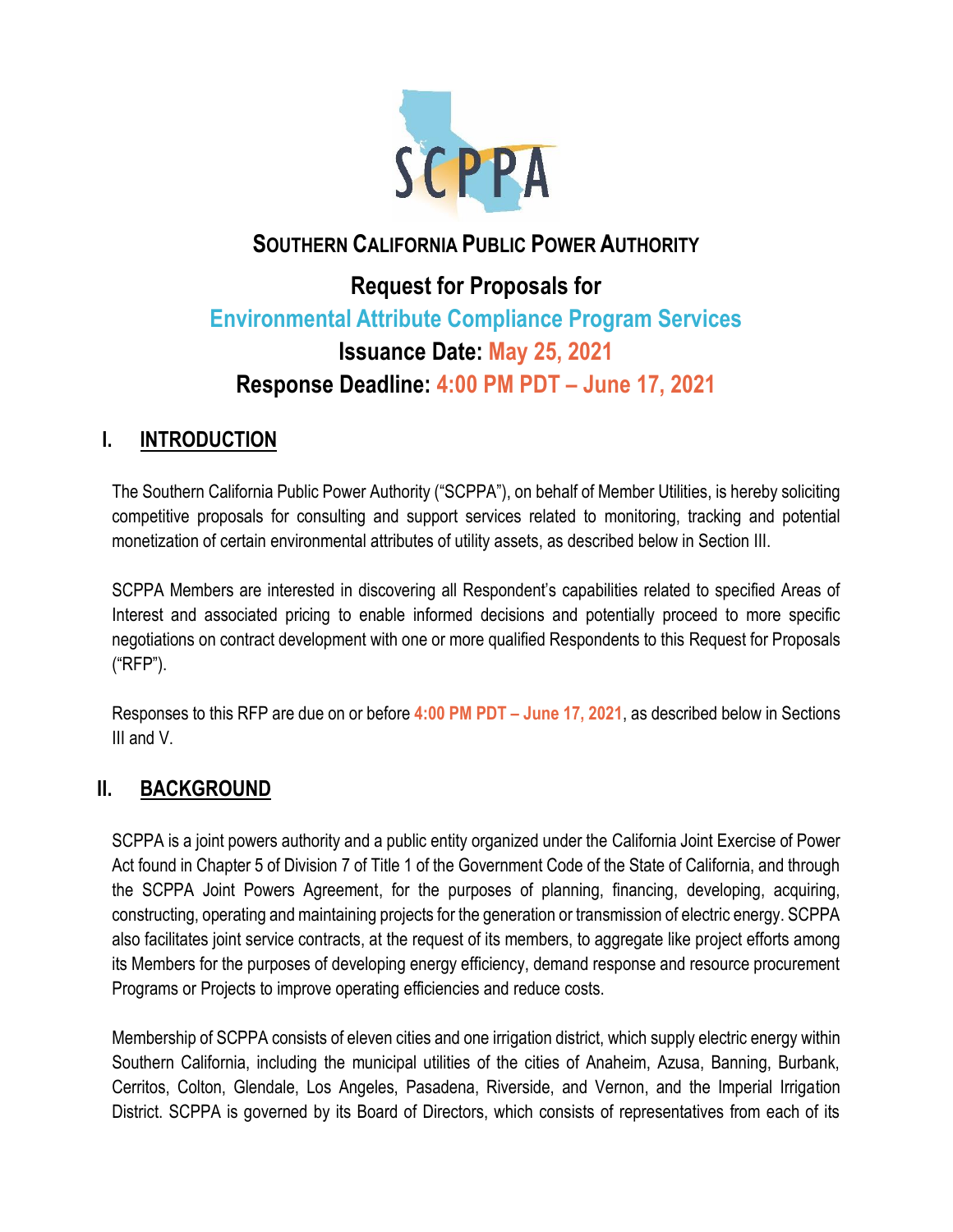Members. The management of SCPPA is under the direction of an Executive Director who is appointed by the Board.

**SCPPA will not be the awarding body for proposals submitted in response to this RFP.** It is anticipated that any Member electing to procure services from one or more Respondent(s) to this RFP would potentially enter into an Agreement with the successful Respondent(s) to meet the needs of the communities that they serve. The service and work products agreed upon by all parties would be ordered and approved by the "Participating Member" 1 . Billings would also be administered through the respective Participating Member.

# **III. AREAS OF INTEREST**

SCPPA Members have expressed interest in acquiring consulting services from qualified firms to assist with monitoring, tracking and potentially monetizing certain environmental attributes of utility assets that are acquired in various regulatory compliance proceedings, including, but not limited to Low Carbon Fuel Standard ("LCFS") credits received through the associated proceedings at the California Air Resources Board. SCPPA Members have also expressed interest in acquiring software solutions from qualified firms to assist with managing EV chargers and charging data for the purpose of LCFS credit generation, compliance reporting, and management decision-making.

An outline of the primary Scope of Services that Respondents are asked to provide for any Participating Member utility (i.e., UTILITY, below) would include two separate options: Option 1 – Turnkey Services and Option 2: Software Solutions. Respondents may submit proposals that address either or both options but must consider these two options separately.

#### **Option 1: Turnkey Services**

Under this option, the **[UTILITY]** completely outsources its customer engagement and LCFS administration to the selected service provider.

- **1. Identifying Target Customers:** Develop a process to identify and segment commercial & industrial customers in the utility service territory that are most likely to generate and/or benefit from LCFS credits.
- **2. Business Team Training:** Develop and implement a training program to engage [UTILITY'S] business customer services staff to be able to address customer questions and provide guidance directly to commercial & industrial customers about the benefits of the LCFS program.
- **3. Commercial Customer Outreach & Engagement:** Develop, manage and deliver a marketing and outreach campaign to reach the **[UTILITY'S]** target commercial & industrial customers eligible to benefit from the LCFS program.
- **4. LCFS Services Delivery to Commercial Customers and/or Utility:** Provide a turnkey LCFS offering to the **[UTILITY]** and/or the **[UTILITY'S]** target commercial & industrial customers that will maximize value for the customer or Utility and incentivize further investment in transportation electrification. Such offering should include the following, at a minimum:

<sup>1</sup> *Participating Member is defined as any SCPPA Member that elects to procure services from one or more Respondent(s) to this RFP.*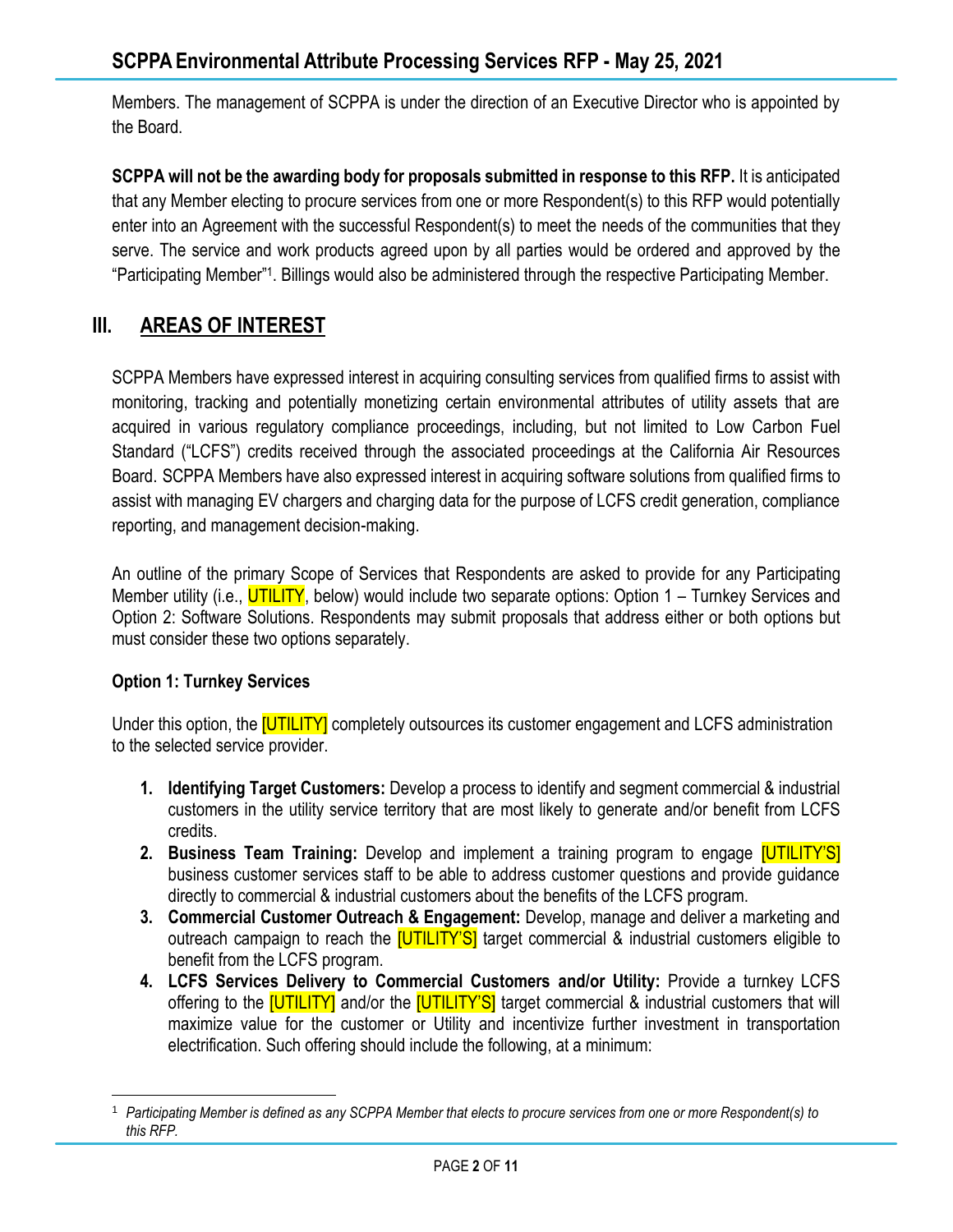- **a.** Register the fuel-supplying equipment (as required using CARB approved upload template). Manage all regulatory requirements including regulatory filings.
- **b.** Guarantee low-CI electricity supply to maximize the number of LCFS credits generated.
- **c.** Market and monetize the LCFS credits for maximum value, including the possible optimization of value through Incremental LCFS credit generation and monetization.
- **d.** Collect data on eligible fueling from the [UTILITY] and any other relevant parties and calculate credits generated based on the current LCFS formulas.
- **e.** Complete any required reporting including the quarterly and annual reporting and data submittals and provide copies of such reports to the **[UTILITY]** and/or its customers.
- **f.** Quarterly cumulative accounting of [UTILITY] LCFS credit balance.
- **g.** Complete and pay for, as required, any other reporting and other documentation.
- **h.** Remit credit revenue to the **[UTILITY]** and/or its customers on a quarterly basis.
- **i.** Maintain an auditable "paper trail" and submit to audits as deemed necessary by the **[UTILITY]**, its customers and/or CARB.
- **j.** Implement and manage 3<sup>rd</sup> Party Verification when applicable.
- **k.** Manage all regulatory requirements including regulatory filings.
- **l.** Adhere to market rules.
- **m.** Provide quarterly updates to the **[UTILITY]** regarding LCFS market conditions.
- **n.** Comply with all obligations promulgated under Assembly Bill 32 and/or subsequent legislation.

#### **Option 2: Software Solutions**

Under this option, the **[UTILITY]** acquires or subscribes to software solutions offered by the selected service provider. The **[UTILITY]** interacts with customers, and relies on data/report/template produced by the software for LCFS administration.

- **1. Charger Master File/Data Repository**: The master file contains life-cycle records of chargers from installation to removal/replacement, including but not limited to:
	- **a. Basic Information**: Facility/project name, building type (multi-family, office, etc.), address, GPS coordinates, manufacturer, model, serial number, charging type (Level II, DCFC, etc.), connector standard, payment device, installation date, utility meter number, customer account number, premise number, network provider, number of charging ports, charging fee, shared private charging designation (N/Y), low income and/or disadvantaged location designation, customer/designator (if any), removal/replacement date, and replacement unit (if any). Allow flexibility to add other customized fields as deemed necessary.
	- **b. LCFS Registration Upload (RU) template**: Use Basic Information collected above to create RU template for charger registration via CARB's [LRT-CBTS](https://ssl.arb.ca.gov/LCFSRT/Login.aspx) system.
	- **c. Basic Information Related to CARB Registration and Retirement:** Registration Upload (RU) number, Fueling Supply Equipment ID (FSE ID), FSE Facility ID (LFF ID), LCFS FSE Facility Name, FSE Start Date, FSE End Date, date registration/deactivation approved by CARB. Allow flexibility to add other customized fields as deemed necessary.
	- **d. File attachments**: Allows storage space for photos, emails, or other files related to the chargers.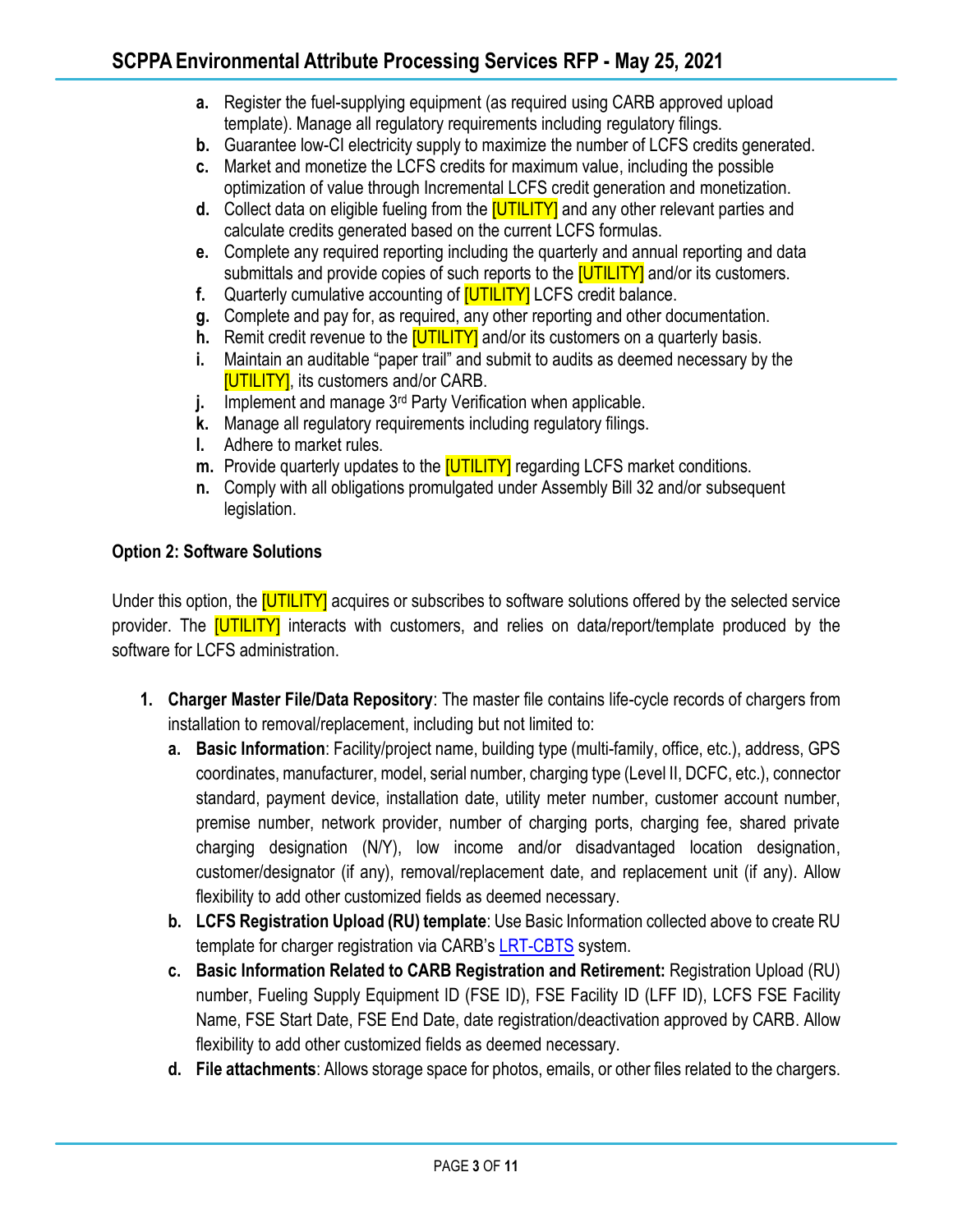- **2. Customer or Designator Master File/Data Repository:** The master file contains basic information of the customer/designator that assigns LCFS credit generation to the **[UTILITY]**, including but not limited to:
	- **a. Basic Information**: Name, FEIN, contact name, customer account number, address, contact phone, contact email, address. Allow the flexibility to import data from the [UTILITY's] existing rebate processing system, such as: rebate amount; date of check; program type; and accounting string.
	- **b. File Attachments**: Allows storage space for W9, agreement signed between the customer and the **[UTILITY]**, and other related files such as: invoices; project designs; scope of work; emails; and proposals.
- **3. Quarterly Charging Data Management**: This data management system collects quarterly charging kWh by charger and generates a quarterly fuel transaction report for LCFS credit generation.
	- a. **Quarterly Charging Data:** Collects charging data from various data sources, including the utility metering system and the EV service provider (EVSP) websites. Allows the flexibility to designate the data source, if a charger is metered by both the utility and the EVSP. In addition, historical charging data collected previously may be imported during system implementation.
	- b. **Fuel Reporting by FSE Template:** Based on the quarterly charging data collected, create quarterly fuel reporting by FSE templates to be uploaded to the LRT-CBTS system.
	- c. **Credit Generation Calculation:** Based on a. and b. above, calculate the LCFS credits generated per charger.

## **4. Interface for Data Import/Input**

- **a. Other Credit Generation Categories**: Provides an interface to capture kWh consumption and credit generation from other categories, including but not limited to: forklifts, residential base, and residential incremental.
- **b. Credit Sales Price:** Document the timing and price of credit sales, so that realized monetary values may be calculated. Document the LCFS credit price forecast for future credit sales, so that monetary values for unsold credits can be estimated.
- **5. Data Analytics and Graphic Displays:** Based on information collected above, provides relevant data analytics and graphic displays for management review and decision-making. Some examples include:
	- a. Charging kWh, credit generation and realized/estimated monetary values by charger, by project, and by customer, over designated period of time
	- b. Charging kWh, credit generation and realized/estimated monetary values by category (in % and in absolute values)
	- c. Number of credits generated per MWh under various charging categories
	- d. Number of credits generated per LD EV under the residential base credit category
- **6. User Administration:** The software solution allows an administrator, a write/edit access group for up to 5 individuals, and a read access group for up to 5 individuals.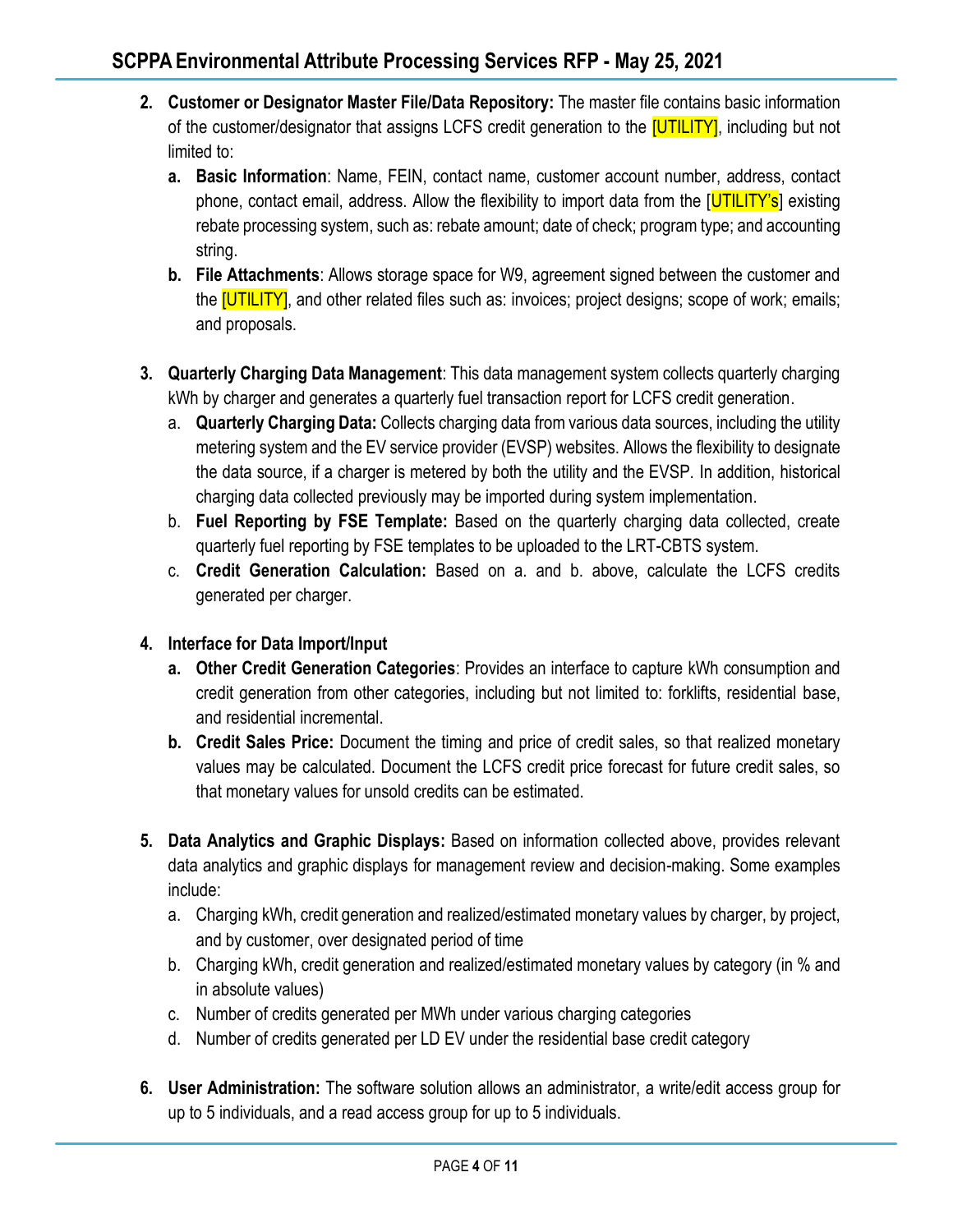Options 1 and 2 identified above are to be considered two separate pathways to providing the required services. Respondents do NOT need to offer consulting support related to both Options. Qualified Respondents are welcome to submit proposals for both Options, should they choose to do so. However, should a Respondent choose to submit a Response to provide services under both Option 1 and Option 2, those submittals must be separated with a clear distinction and indication of the specific Option that the Response applies to. In their review, Participating Member(s) will not discount any Response for providing a potential solution to only a single Option, nor will they provide additional value to responses that offer potential solutions to both Options, identified in the Areas of Interest.

# **Timeline / Schedule\***

| <b>SCPPA Environmental Attribute Processing Services RFP Selection Process</b> |                                                                                                                                                                                                     |
|--------------------------------------------------------------------------------|-----------------------------------------------------------------------------------------------------------------------------------------------------------------------------------------------------|
| <b>SCHEDULE OF REQUIREMENTS</b>                                                | <b>TARGET DATE(S)</b>                                                                                                                                                                               |
| <b>Issue RFP</b>                                                               | <b>Tuesday, May 25, 2021</b>                                                                                                                                                                        |
| Inquiries Due                                                                  | 4:00 PM (PDT) - Thursday, June 3, 2021                                                                                                                                                              |
| Responses Due                                                                  | 4:00 PM (PDT) - Thursday, June 17, 2021                                                                                                                                                             |
| Review of Responses **                                                         | Proposals will be open for review up to twelve (12) months<br>from the "Responses Due" date indicated in the RFP<br>Schedule in accordance with the terms set forth in Section<br>VI.18 of the RFP. |
| Interviews (If Necessary) **                                                   | Interviews may or may not be conducted based on the<br>Participating Members' individual solicitation processes.                                                                                    |
| Selection of Respondent(s)**                                                   | Selection will vary based on the Participating Members'<br>individual approval processes.                                                                                                           |

**\****Timeline/Schedule is subject to change.*

**\*\****SCPPA will not be the awarding body for proposals submitted in response to this RFP. It is anticipated that any Member electing to procure services from one (or more) Respondent(s) to this RFP would potentially enter into an Agreement with the successful Respondent(s) to meet the needs of the communities that they serve. As such, the Review of Responses, Interviews (if necessary), and Selection of Respondent(s) will be conducted by the individual Participating Member.*

# **IV. PROPOSAL SUBMISSION REQUIRED ELEMENTS**

## **1. TRANSMITTAL LETTER CONTENT:**

- **A.** A brief statement of the Respondent's understanding of the work to be done and commitment to perform the work as scheduled, including:
	- **I.** statement of work specifications; and
	- **II.** reference to any proposed contractual terms and conditions required by the Respondent; and
	- **III.** a summary of exceptions taken to the RFP requirements; and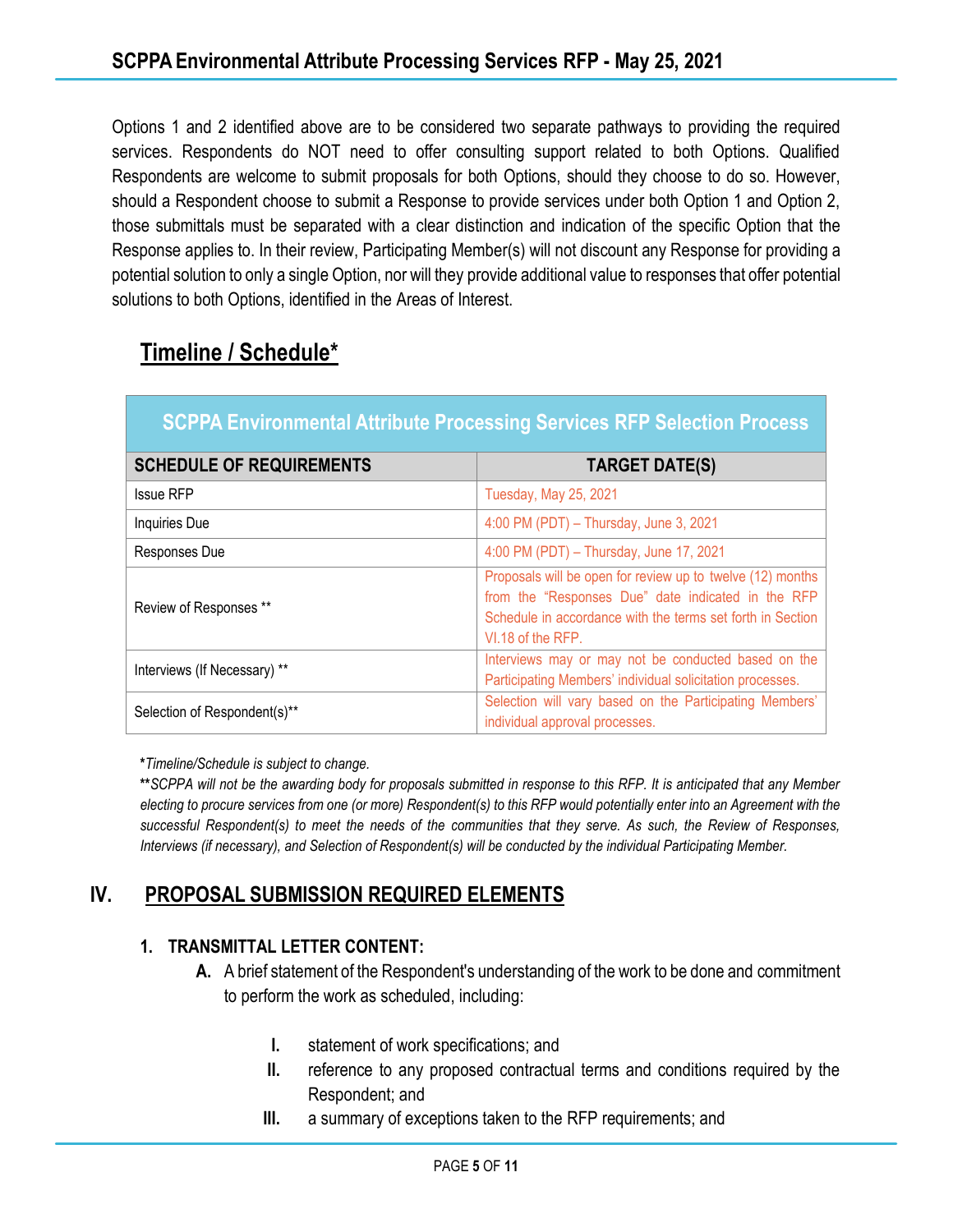- **IV.** any and all expectations from SCPPA, or Participating Member(s), including, but not limited to: requirements definitions, strategy refinement, and staffing requirements to support the proposed project or program implementation.
- **B.** An officer authorized to bind must sign the proposal on behalf of the Respondent and must include the following declarations on the transmittal letter:

"This proposal is genuine, and not sham or collusive, nor made in the interest or in behalf of any person not herein named; the Respondent has not directly or indirectly induced or solicited any other Respondent to put in a sham bid, or any other person, firm or corporation to refrain from submitting a proposal; and the Respondent has not in any manner sought by collusion to secure for themselves an advantage over any other Respondent."

## **2. RESPONDENT INFORMATION**:

Provide legal name of Company or Individual, physical street address, the name(s) and title(s) of the individual(s) authorized to represent the Respondent, including telephone number(s) and email address(es).

## **3. PROPOSAL:**

Proposals must include a description of the proposed project or program, how it meets (or does not meet) each of the objectives of this RFP, and a detailed description addressing all of the Areas of Interest. Respondents may also include additional services, products, tasks, task elements and/or functions that may not be part of or included in the RFP, but are deemed by the Respondent to be pertinent and potentially valuable to SCPPA or Participating Member(s). SCPPA and Participating Member(s) will have full discretionary authority to consider, accept and/or reject without cause such supplemental information that is not directly requested, included in or made part of the RFP.

## **4. FEES:**

Pricing in all Proposals should be made based on good faith estimates of the requirements defined in this RFP. Please include all necessary details of specific examples or estimates of the fees, labor rates and service charges. Describe how the fees, rates or charges will be determined. Respondents shall also be prepared to provide a breakdown of the applicable overheads and fringe benefit costs that are part of any labor rates and other direct costs associated with the services to be performed.

## **5. EXPERIENCE:**

Respondent shall clearly identify project participants and management team, including:

**A.** Describe your firm's experience as may be applicable to this RFP, your organizational structure, management qualifications, and other contract related qualifications, including number of years firm has been in business.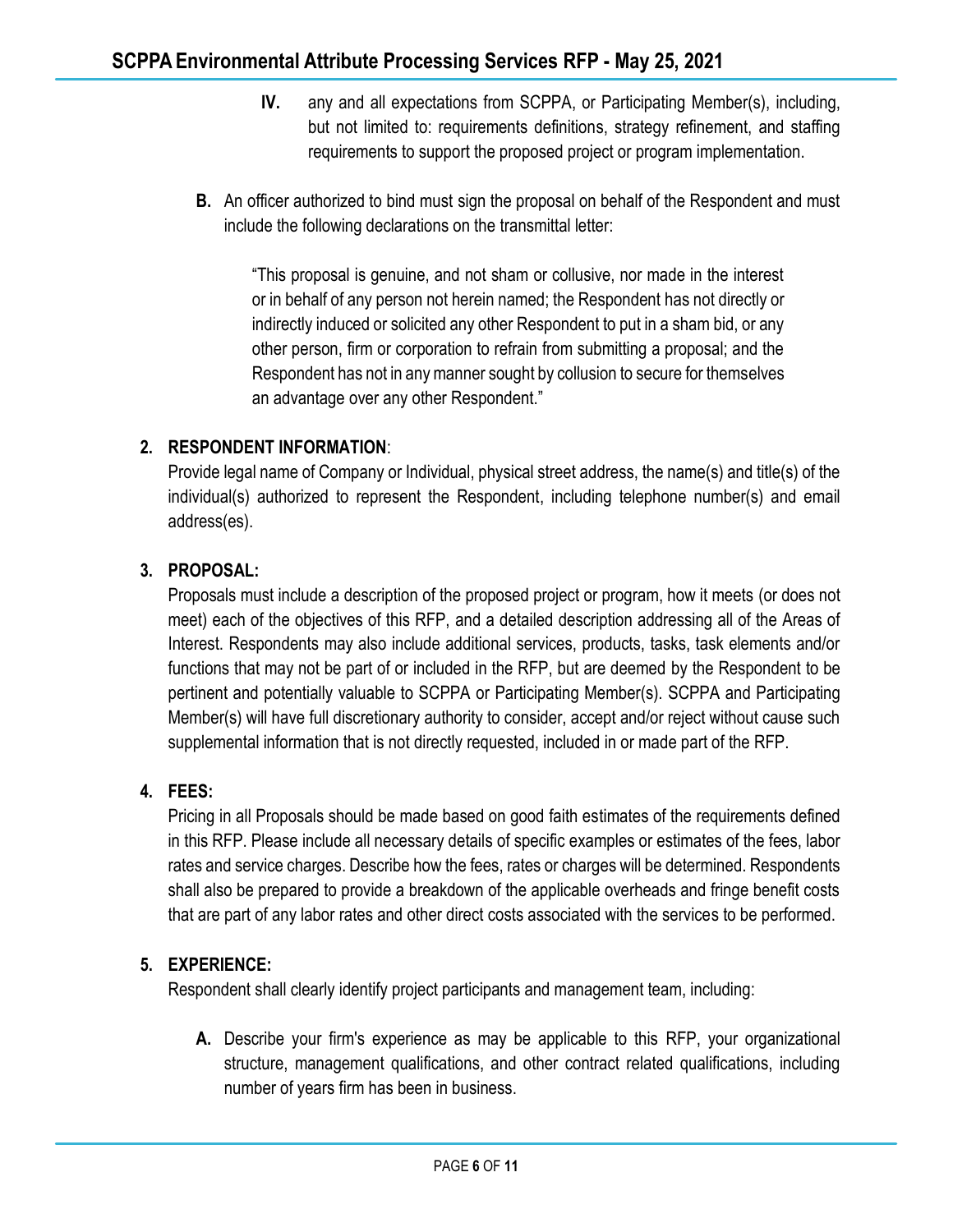- **B.** Specify key employees and describe their qualifications, experience and duties related to this RFP, including the office location(s) where work will be performed, in addition to the physical street address referenced above.
- **C.** Provide a commitment statement for the retention and use of key employees as proposed, their availability to initiate and sustain the proposal, as well as planned supplemental employees if key personnel are not available to assure project delivery.
- **D.** State whether Respondent will use subcontractors to perform services pursuant to the contract. Should the use of subcontractors be offered, the Respondent shall provide the same assurances of competence for the subcontractor, plus the demonstrated ability to manage and supervise the subcontracted work. Subcontractors shall not be allowed to further subcontract with others for work. The provisions of any contract resulting from this RFP shall apply to all subcontractors in the same manner as to the Respondent.
- **E.** Respondent shall indicate any and all pending litigation that could affect the viability of Respondent's proposal, continuance of existing contracts, operation or financial stability.

## **6. REFERENCES:**

- **A.** Describe whether the Respondent has, within the last five (5) years, rendered any service to SCPPA or to any of SCPPA's Participating Members, either as a contractor or subcontractor, either under the current Respondent's name or any other name or organization. If so, please provide details (status as prime or subcontractor, brief description of the contract, contract start and end date, the contract administrator name, and total actual contract expenditures).
- **B.** If the Respondent has not rendered any service within the last five (5) years to SCPPA or to any of SCPPA's Participating Members, then please provide references over that period with the details described above including the counterparty for which services were provided.
- **C.** Identify existing related or relevant projects or programs which Respondent developed and/or operates that would demonstrate Respondent's capabilities in this area.
- **D.** Describe relevant program development and implementation experience, approach, and provide a list of references for similar projects completed.

# **V. PROPOSAL SUBMISSION DELIVERY REQUIREMENTS**

There will not be an initial Respondent's conference associated with this RFP. The deadline to submit Clarification questions on this RFP will be **4:00 PM (PDT) – June 3, 2021**. All questions should be submitted electronically via email to **[EnvironmentalAttributeRFP@scppa.org](mailto:EnvironmentalAttributeRFP@scppa.org)** referencing **Environmental Attribute**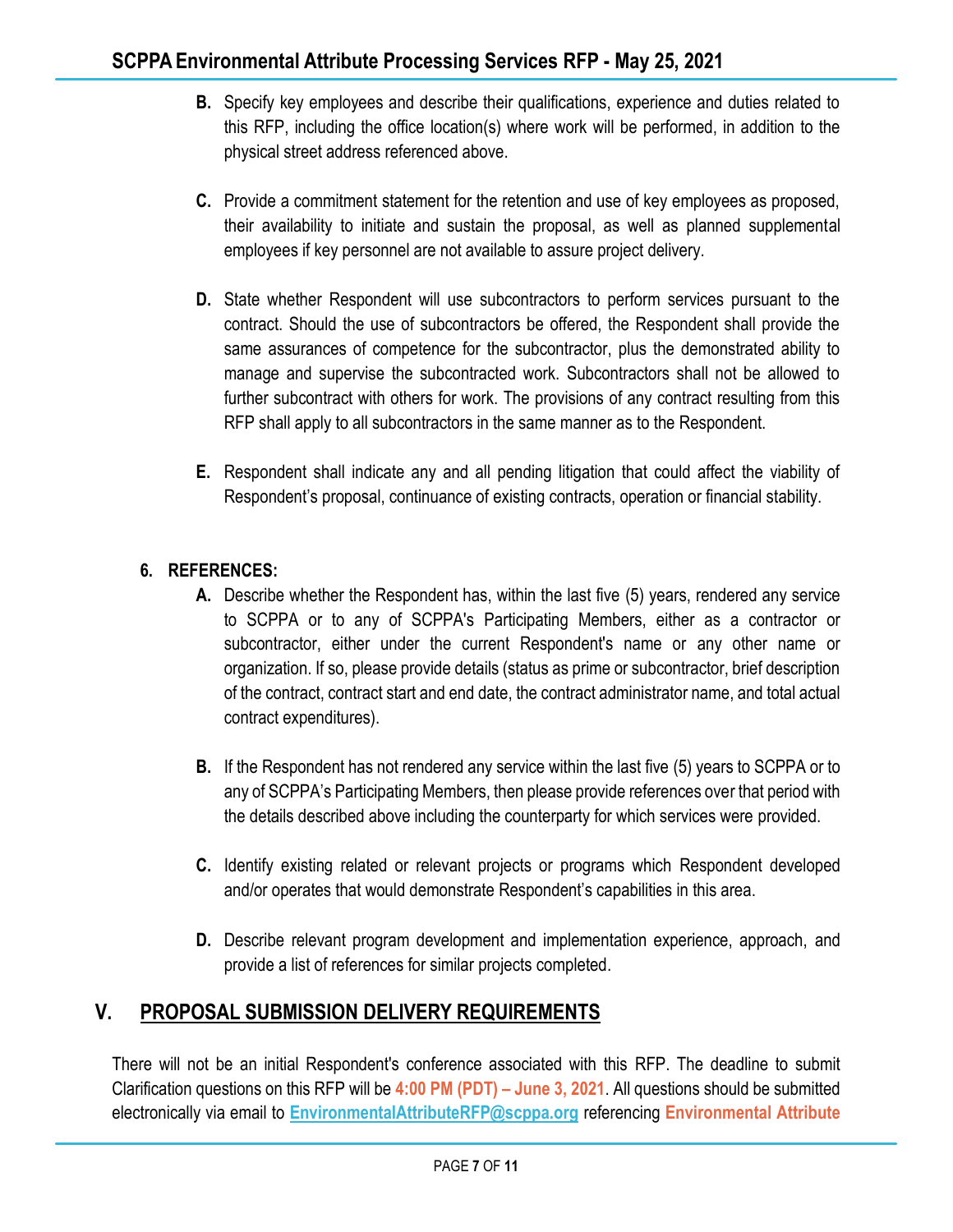# **SCPPA Environmental Attribute Processing Services RFP - May 25, 2021**

**Compliance Program Services RFP** in the subject line. Answers to questions that SCPPA or Participating Member(s), at their sole determination and discretion, deems to be substantive or that would place the inquisitor at a distinct and unfair advantage to other potential Respondents will be posted on SCPPA's website alongside the solicitation at **<http://scppa.org/page/RFPs-Programs>** as soon as a practicable after the date received, but no later than **4:00PM (PDT) – June 10, 2021**. It is the responsibility of potential Respondents to review this website for any and all postings.

One (1) electronic copy of your proposal and any supporting documentation must be delivered to **[EnvironmentalAttributeRFP@scppa.org](mailto:EnvironmentalAttributeRFP@scppa.org)** by no later than **4:00PM (PDT) – June 17, 2021**.

No contact should be made with the Board of Directors, committees or working group representatives, or SCPPA Members concerning this RFP prior to the Response Deadline.

All information received by SCPPA, or Participating Member(s), in response to this RFP is subject to the California Public Records Act and may be subject to the California Brown Act and all submissions may be subject to review in the event of an audit.

# **VI. TERMS AND CONDITIONS**

- **1.** SCPPA and Participating Member(s) reserve the right to cancel this RFP at any time, reject any and all proposals and to waive irregularities.
- **2.** SCPPA and Participating Member(s) shall determine at their sole discretion the value of any and/or all proposals including price and non-price attributes.
- **3.** Proposals may be sub-divided or combined with other proposals, at SCPPA and Participating Member(s)' sole discretion.
- **4.** SCPPA and Participating Member(s) shall perform an initial screening evaluation to identify and eliminate any proposals that are, for example, not responsive to the RFP, do not meet the minimum requirements set forth in the RFP, are not economically competitive with other proposals, or are submitted by Respondents that lack appropriate creditworthiness, sufficient financial resources, or qualifications to provide dependable and reliable services for this RFP.
- **5.** SCPPA and Participating Member(s) reserve the right to submit follow up questions or inquiries to request clarification of information submitted and to request additional information from any one or more of the Respondents.
- **6.** SCPPA and Participating Member(s) reserve the right, without qualification and in their sole discretion, to accept or reject any or all proposals for any reason without explanation to the Respondent, or to make any award to that Respondent, who, in the opinion of SCPPA and/or its Members, will provide the most value to SCPPA and Participating Member(s).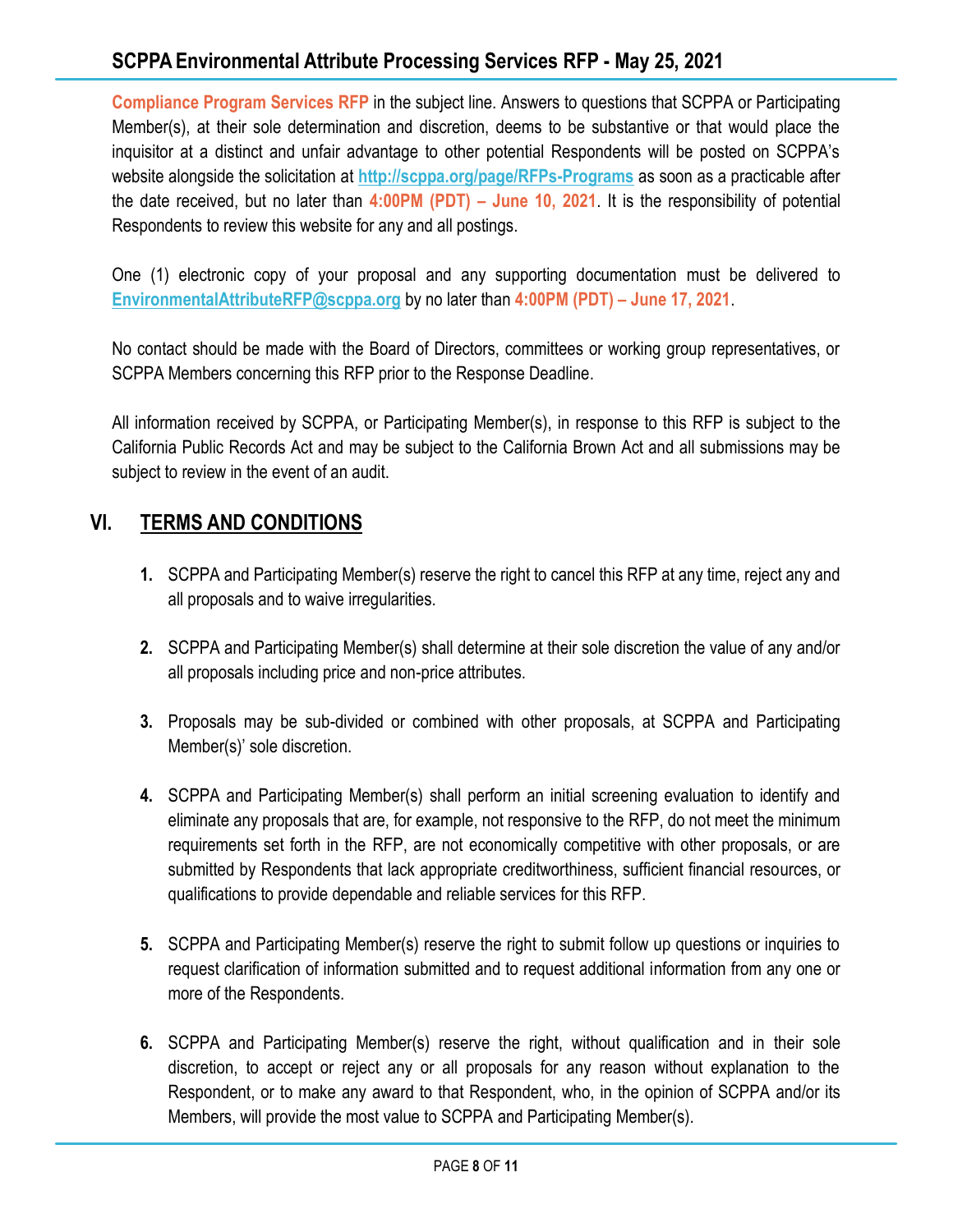- **7.** SCPPA and Participating Member(s) may decline to enter into any potential engagement agreement or contract with any Respondent, terminate negotiations with any Respondent, or to abandon the request for proposal process in its entirety.
- **8.** Those Respondents who submit proposals agree to do so without legal recourse against SCPPA, Participating Members, their directors, officers, employees and agents for rejection of their proposal(s) or for failure to execute or act on their proposal for any reason.
- **9.** SCPPA and Participating Member(s) shall not be liable to any Respondent or party in law or equity for any reason whatsoever for any acts or omissions arising out of or in connection with this RFP.
- **10.** SCPPA and Participating Member(s) shall not be liable for any costs incurred by any Respondents in preparing any information for submission in connection with this RFP process or any and all costs resulting from responding to this RFP. Any and all such costs whatsoever shall remain the sole responsibility of the Respondent.
- **11.** Participating Member(s) may require certain performance assurances from Respondents prior to entering into negotiations for work that may result from this RFP. Such assurances may potentially include a requirement that Respondents provide some form of performance security.
- **12.** Prior to contract award, the successful Respondent shall supply to the Participating Member a detailed breakdown of the applicable overheads and fringe benefit costs that are part of the labor rates and other direct costs associated with the services to be performed.
- **13.** Participating Member(s) may contact Respondents individually to discuss or enter into negotiations regarding a proposal. SCPPA and Participating Member(s) are not responsible or liable for individual Members' interactions with the Respondent.
- **14.** Submission of a Proposal constitutes acknowledgement that the Respondent has read and agrees to be bound by the terms and specifications of this RFP and any addenda subsequently issued by SCPPA and/or Participating Member(s).
- **15.** Information in this RFP is accurate to the best of SCPPA's and Participating Member(s) knowledge but is not guaranteed to be correct. Respondents are expected to complete all of their due diligence activities prior to entering into any final contract negotiations with Participating Member(s).
- **16.** SCPPA and Participating Member(s) reserve the right to reject any Proposal for any reason without cause. SCPPA and Participating Member(s) reserve the right to choose not to proceed with any Respondent with respect to one or more categories of services, and can choose to suspend this RFP or to issue a new RFP that would supersede and replace this RFP.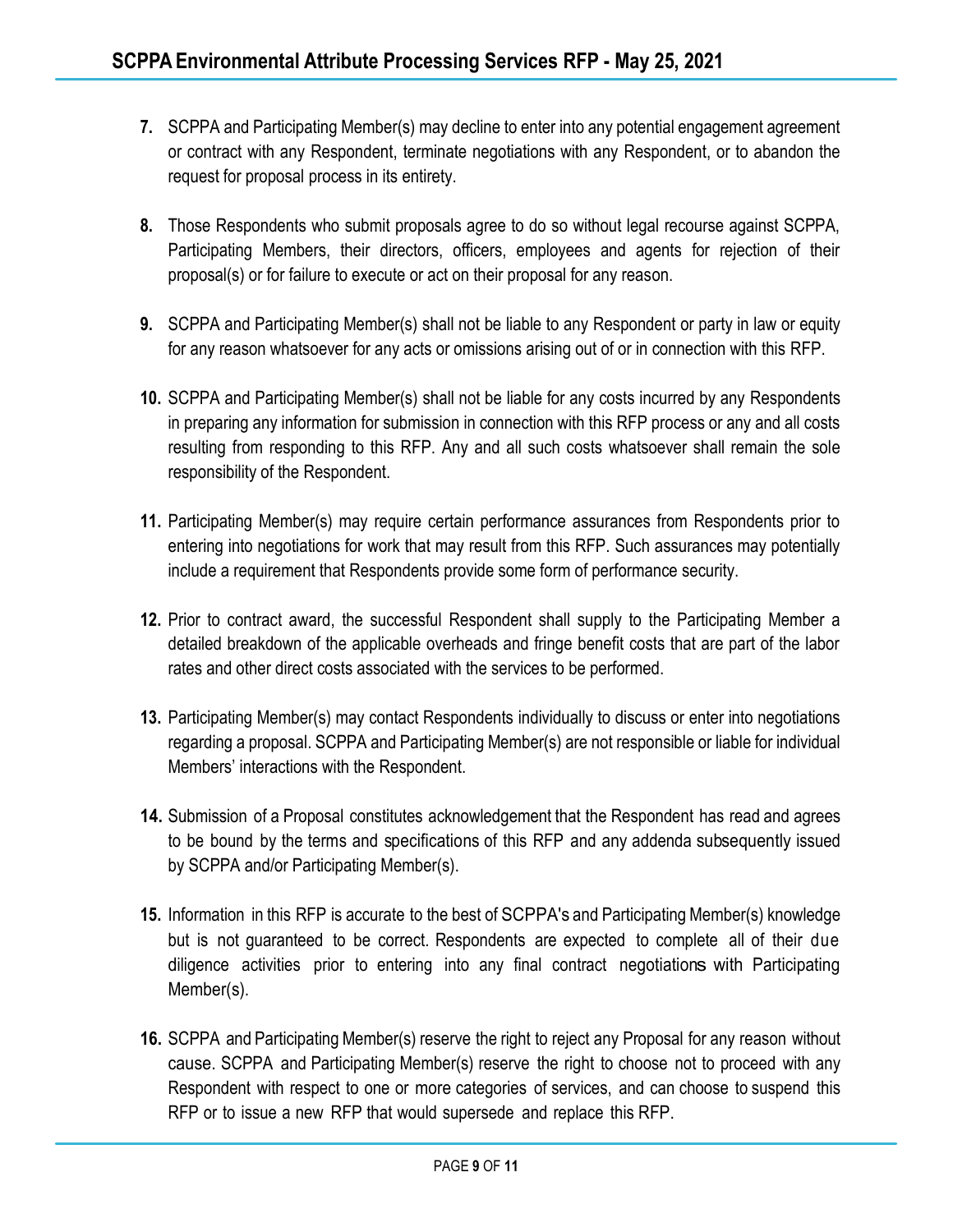**17.** Respondents understand and acknowledge that proposals submitted in response to this RFP will be valid for a period of twelve (12) months from the "Responses Due" date indicated in the RFP Schedule. Respondents must clearly identify in their proposals if the proposal will be valid for a term lesser than the twelve (12) month term.

# **VII. ADDITIONAL REQUIREMENTS FOR PROPOSAL**

#### **1. CONSIDERATION OF RESPONSES:**

Submitted proposals should be prepared simply and economically, without the inclusion of unnecessary promotional materials. Proposals should be submitted on recycled paper that has a minimum of thirty percent (30%) post-consumer recycled content and duplex copied (double-sided pages) where possible.

#### **2. INSURANCE, LICENSING, OR OTHER CERTIFICATION:**

If selected, the Respondent will be required to maintain sufficient insurance, licenses, or other required certifications for the type of work being performed. Participating Member(s) may require specific insurance coverage to be established and maintained during the course of work and as a condition of award or continuation of contract.

#### **3. NON-DISCRIMINATION/EQUAL EMPLOYMENT PRACTICES/AFFIRMATIVE ACTION PLAN:**

If selected, the Respondent and each of its known subcontractors may be required to complete and file an acceptable Affirmative Action Plan. The Affirmative Action Plan may be set forth in the form required as a business practice by the Department of Water and Power of the City of Los Angeles which is SCPPA's largest Member.

#### **4. LIVING WAGE ORDINANCE:**

If selected, the Respondent may be required to comply with the applicable provisions of the City of Los Angles Living Wage Ordinance and the City of Los Angeles Service Contract Workers Retention Ordinance. The Living Wage Ordinance provisions are found in Section 10.36 of the Los Angeles City Administrative Code; and the Service Contract Workers Retention Ordinance are found in Section 10.37 of the Los Angeles Administrative Code (SCWRO/LW0).

#### **5. PREVAILING WAGE RATES:**

If selected, the Respondent will be required to conform to prevailing wage rates applicable to the location(s) where any work is being performed. Workers shall be paid not less than prevailing wages pursuant to determinations of the Director of Industrial Relations as applicable in accordance with the California Labor Code. To access the most current information on effective determination rates, Respondent shall contact:

> Department of Industrial Relations Division of Labor Statistics and Research PO Box 420603, San Francisco, CA 94142-0603